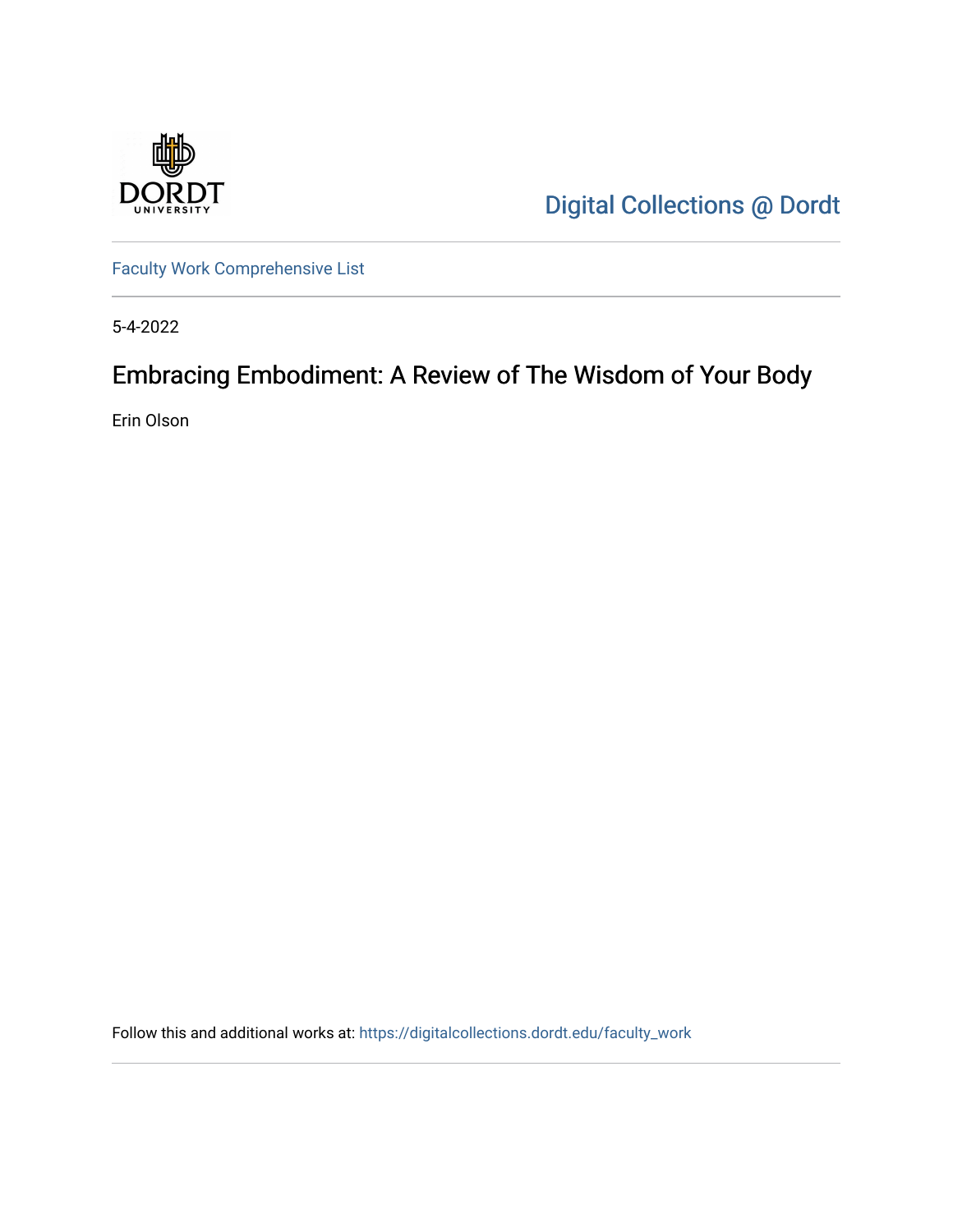## Embracing Embodiment: A Review of The Wisdom of Your Body

#### Abstract

"The Wisdom of Your Body has a valuable message for all of us, but could be especially useful for those who are seeking to improve their self-image or feel more present in their God-given, image-bearing bodies."

Posting about the book The Wisdom of Your Body from In All Things - an online journal for critical reflection on faith, culture, art, and every ordinary-yet-graced square inch of God's creation.

[https://inallthings.org/embracing-embodiment-a-review-of-the-wisdom-of-your-body-finding-healing](https://inallthings.org/embracing-embodiment-a-review-of-the-wisdom-of-your-body-finding-healing-wholeness-and-connection-through-embodied-living/)[wholeness-and-connection-through-embodied-living/](https://inallthings.org/embracing-embodiment-a-review-of-the-wisdom-of-your-body-finding-healing-wholeness-and-connection-through-embodied-living/) 

#### Keywords

In All Things, The Wisdom of Your Body, healing, wholeness, connection, living, Hillary L. McBride

#### **Comments**

[In All Things](http://inallthings.org/) is a publication of the [Andreas Center for Reformed Scholarship and Service](http://www.dordt.edu/services_support/andreas_center/) at Dordt [University](http://www.dordt.edu/).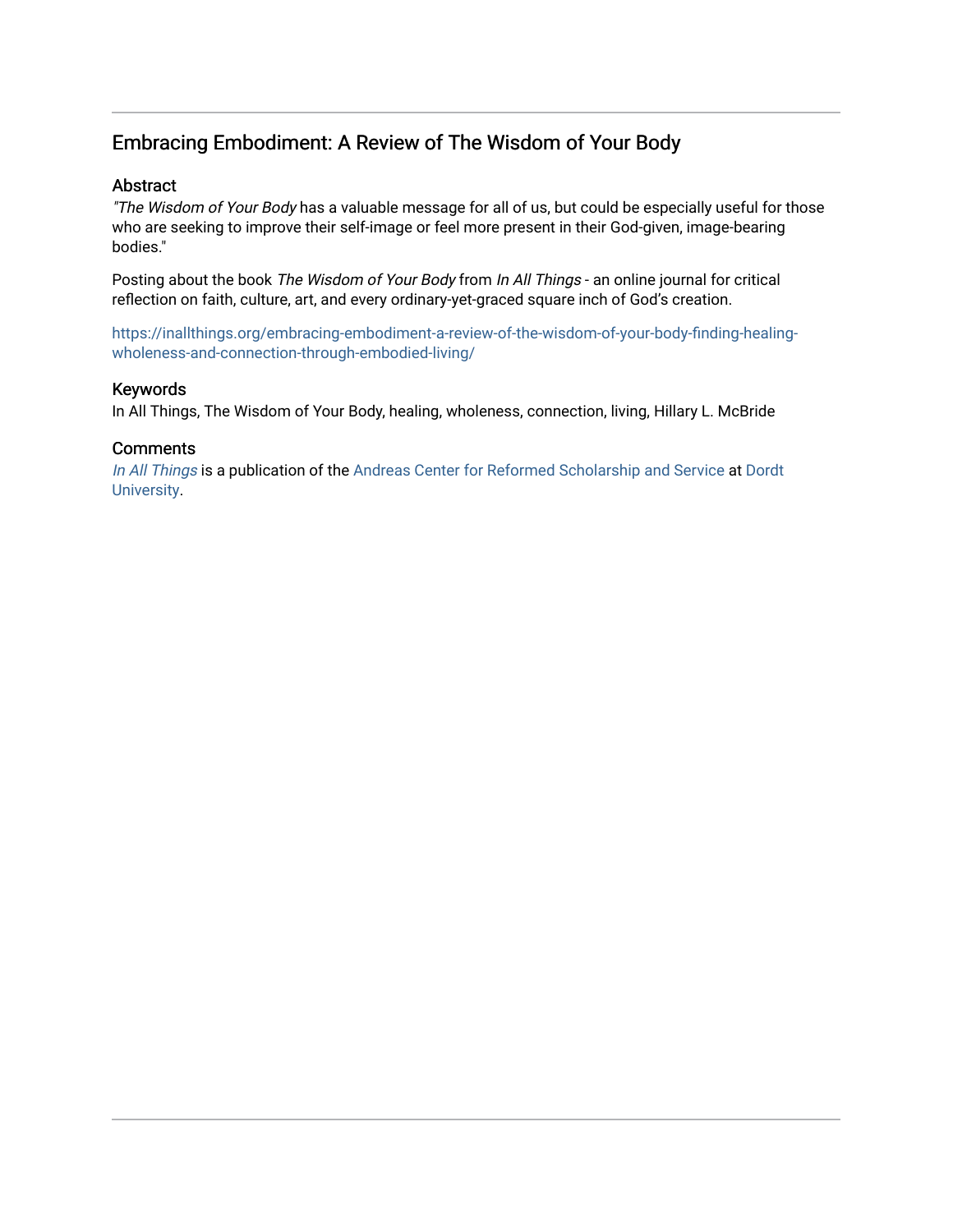# **Embracing Embodiment: A Review of** *The Wisdom of Your Body*

### **[Erin Olson](https://inallthings.org/author/erin-olson/)**

### **May 4, 2022**

## **Title:** *The Wisdom of Your Body: Finding Healing, Wholeness, and Connection through Embodied Living*

**Author:** Hillary L. McBride **Publisher:** Brazos Press **Publishing Date:** October 12, 2021 **Pages:** 278 (Hardcover) **ISBN:** 978-1587435539

Our energetic and spritely nine-month-old puppy loves to chase her own tail in circles in the middle of our living room floor. Her tail, though obviously connected to her body, is suddenly enemy number one. She seems to have forgotten that this thing she wants so badly to chew on is a part of her. This seems to be normal puppy behavior and while it's entertaining, it's made me wonder if sometimes we, as humans, don't sometimes treat our bodies the same way. We've all had legs that have "fallen asleep" or hands that have gone numb from lying in the wrong position, but our disconnection from our bodies can run much deeper than a numb appendage.

In her book *The Wisdom of Your Body: Finding Healing, Wholeness, and Connection Through Embodied Living*, Dr. Hillary McBride journeys us through her own sense of disconnection from her body. Battling an eating disorder early in life and later experiencing two traumatic car accidents, McBride recounts sitting in her therapist's chair as a teenager, when the therapist noted that McBride's body language had shifted substantially throughout the course of treatment. In her earliest sessions, she had sat curled up, holding her knees, trying to take up as little space as possible, but as she began to heal and reconnect with her body, her posture changed to one of comfort and spatial presence. She remembers her therapist noting that the body can often signify what is happening inside and McBride recalls this as epiphanic in her recognition of embodiment.

McBride is a registered psychologist whose clinical work and research initially focused on eating disorder prevention through improving body image. She quickly found, however, that just substituting the way people thought about their bodies wasn't what led to lasting change. Using cognitive behavioral models to try to change thoughts like "I hate the way I look" by substituting it with a more positive thought like "my body is good and strong", clients and participants in her research quickly became frustrated when substitution of negative thoughts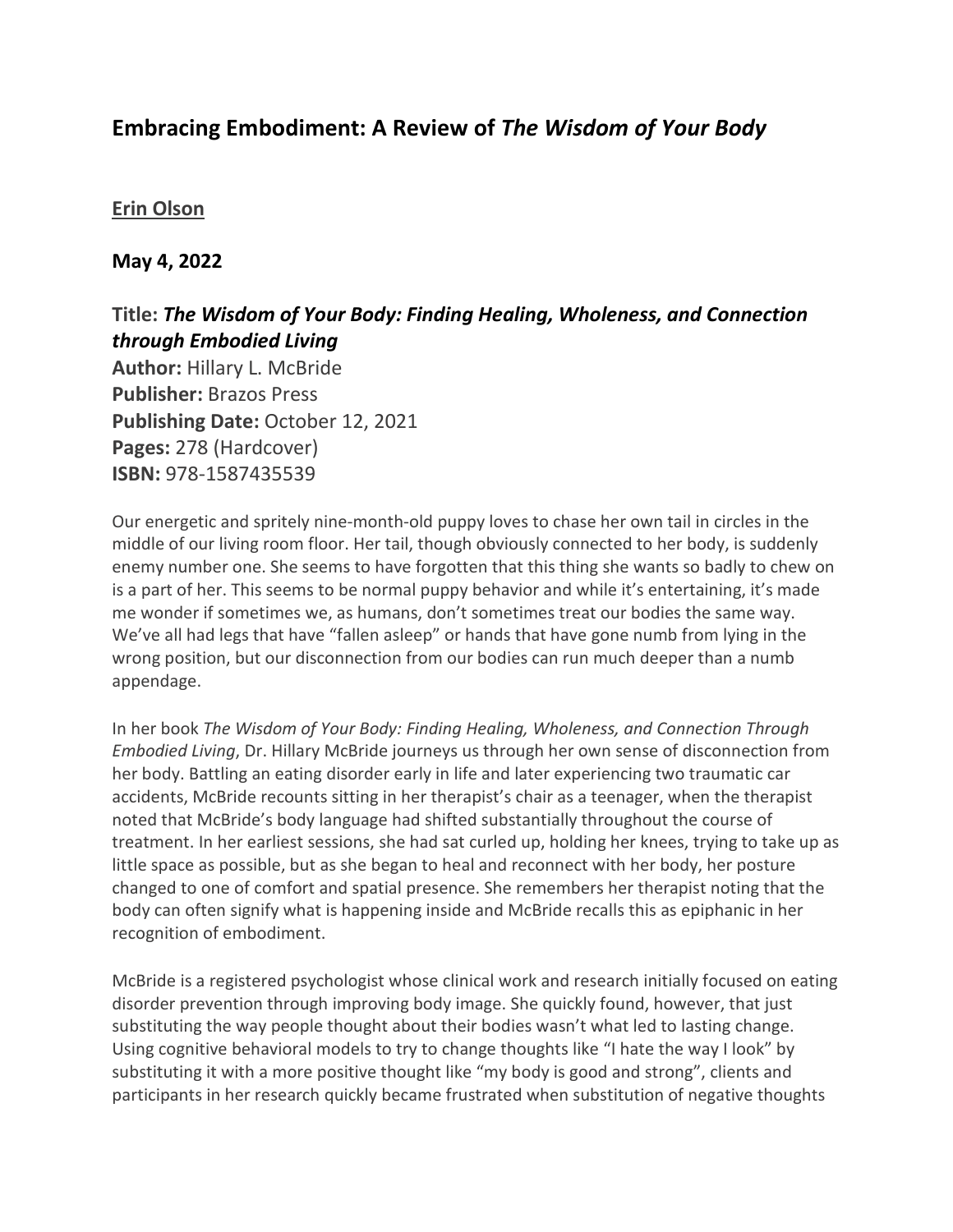with positive ones was not enough. Rather than persisting with just changing thoughts, McBride began to embrace the idea of embodiment to help people reconnect their minds and bodies. The dualism of mind and body is problematic in many Western cultures, according to McBride, and embodiment is a "way to heal the mind-body divide we experience within ourselves" (p. 13).

We often think about ourselves as having a body in the same way we think of having a pet or an iPhone. Embodiment involves a shift in instead recognizing that we are our bodies. Healing this fragmentation and dissociation from our bodies can help us reintegrate the fragmented and shattered parts of ourselves. This fragmentation of mind and body has happened in part due to the myths around bodies that permeate our culture. These messages and myths include:

- You are not your body
- You need to subdue and control your body because it is dangerous
- Some bodies are better than others
- Ideal women have sexual, young, thin, and fertile bodies
- Bodies are impure and pleasure is sinful
- Appearance is all that matters about your body
- You should change your body
- Fat bodies are unhealthy
- Others get to decide what is best for your body
- Bodies get in the way of what really matters: theology and intellect. (p. 30-37)

While we all likely experience some barriers to embodiment, those who have suffered trauma are most likely to experience in greater significance. Trauma often leads to dissociation, or a moving away from what's happening in our bodies by separating our minds and thinking processes from it. McBride likens trauma memories to the way we gather ingredients to bake cookies using the flour, sugar, eggs, baking soda and by putting all these things together we create something entirely different. Similarly, trauma memories are made up of "ingredients" like smells, time of day, a specific season, places, people, sounds and packages those together. These ingredients by themselves can "trigger" a trauma memory in an attempt to keep us safe, warning us that one of those "ingredients" might be a warning of an impending danger. They can, however, also put us in a trauma response when, in fact, there is nothing to be fearful of. For example, smelling brussels sprouts cooking might remind someone of a time when their parents had a violent argument over what was being made for dinner. The brussels sprouts in and of themselves are obviously not dangerous, but because that smell is packaged with a trauma memory, a person can experience similar bodily responses to it (chapter 3).

McBride proposes that we can use embodiment to respond to those trauma responses by using techniques like grounding and orienting. Using our bodies in this way can help our minds return to a state of regulation. Using deep breathing or focusing on the sights, sounds, and smells around us can help to reorient our bodies and calm our minds. The body can be a powerful tool to help bring about healing after trauma.